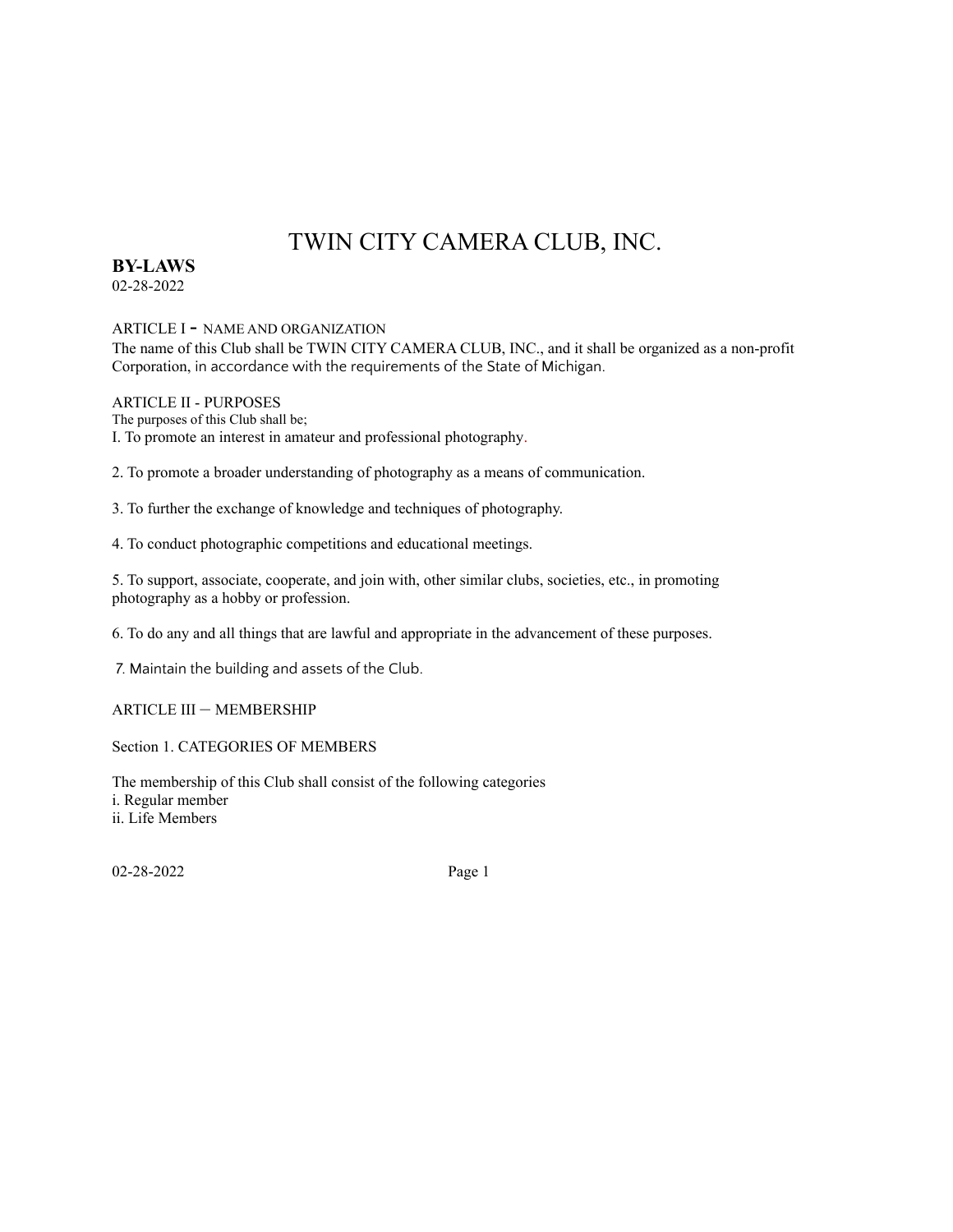Section 4. LIFE MEMBERS

Life membership is any member that has been a member for 25 years will no longer be required to pay annual membership dues.

Section 5. PRIVILEGES a. All categories of members shall be entitled to and enjoy the privileges of the Club. except where certain privileges, rights or benefits may be restricted by action of the Board of Directors.

b. Only members of the Club may vote or hold office or chair Committees.

Section 6. MEMBERSHIP APPLICATION Membership application procedures shall be as follows:

a. Applications for membership shall be submitted to the Board of Directors in such form as determined by the Board of Directors and accompanied by payment for the current year's dues.

b. The Board of Directors shall act promptly and approve or deny each application for membership.

Section 7. SUSPENSION FOR NON-PAYMENT OF DUES

Any member whose dues are thirty (30) days past due shall automatically be suspended and all privileges of membership shall be terminated. Any member suspended for non-payment of dues may be reinstated as of the date the dues were payable, at any time prior to the close of that membership year upon payment of the full current years dues.

Section 8. TERMINATION OF MEMBERSHIP

a. Membership in the Club may be terminated for cause. Sufficient cause for such termination of membership shall be a violation of these By-Laws or any agreement, rule or practice adopted by the Club.

ARTICLE IV - MEMBERSHIP DUES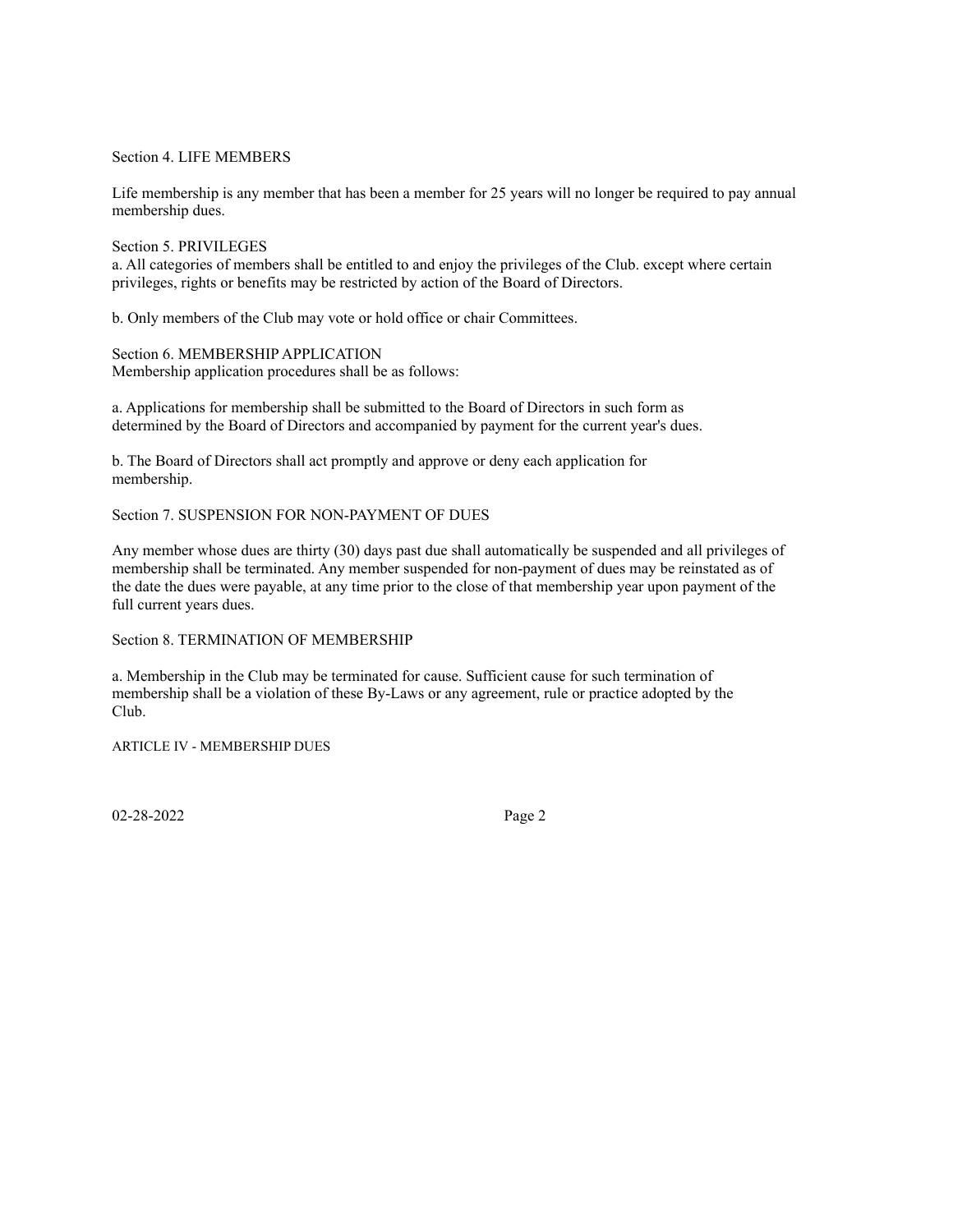## Section 1. MEMBERSHIP DUES

Each member of the Club shall pay membership dues in September of each year. The amount of the dues will be determined by the Board of Directors, subject to approval of the Club membership.

## Section 2. CHANGES IN MEMBERSHIP DUES

a. A proposal to establish or change the Club's schedule of membership dues shall be submitted to Board of Directors by a special committee or by a request signed by five or more members in good standing.

b. The Club Board of Directors shall authorize the Secretary to submit the proposed schedule or changes to the entire membership in writing or by publication in at least one (I) issue of the Club's official newsletter not more than thirty (30) days prior to the meeting at which the changes are to be voted upon.

c. An affirmative vote of sixty-six and two-thirds percent  $(66 2/3)$  of the members voting by written absentee ballot and the members attending the meeting designated per Sub-paragraph (b) above shall be required to establish a schedule of dues and to adopt any changes in an existing schedule of dues.

## ARTICLE V - FISCAL PROCEDURES

## Section I. FISCAL AND MEMBERSHIP YEAR

a. The fiscal or accounting year of the Club for financial reporting, and for preparation and filing of all tax returns and any similar or related forms, notices, letters, notifications, etc., as may be requited on behalf of the Club by any governmental agency or political subdivision thereof, shall begin on January 1 of each year and close on the next following December 31.

b. The membership year of the Club shall begin on September 1 of each year and close on the next following August 31.

Section 2. FUNDS AND SECURITIES

The Treasurer shall manage the funds and securities of the Club within policies established by the Board of Directors.

Section 3. CONTRACTS, AGREEMENTS, LETTERS OF INTENT, ETC.

a. All contracts, releases, agreements, letters of intent or commitments made in the name of, or on behalf of the Club, except as provided in subparagraph (b) of this Article V, Section 3, shall be submitted to the Board of Directors for appropriate review and signature by the person or persons duly authorized by the Board of Directors.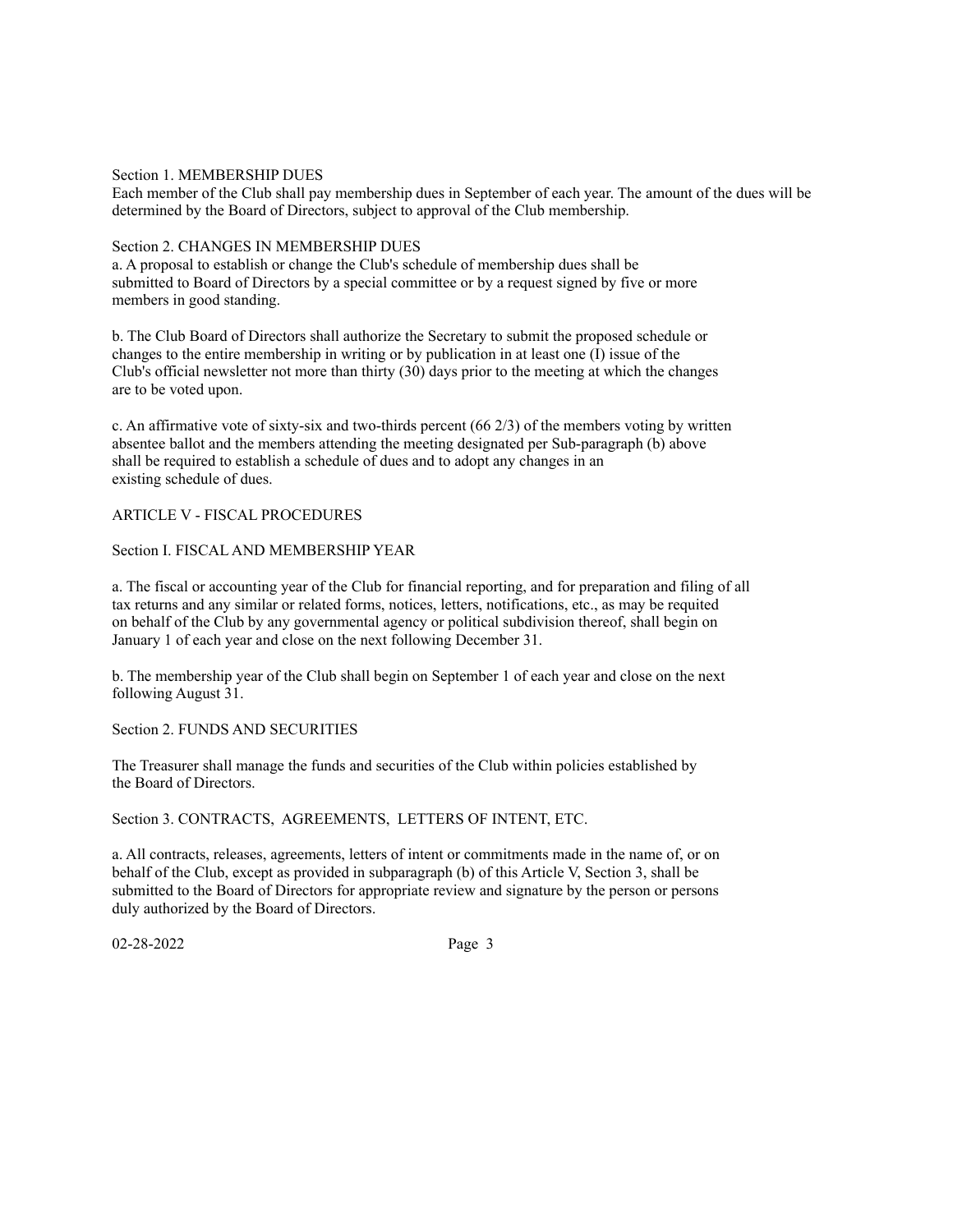budget for the specific expenditures, without prior written approval of the Board of Directors.

Section 4. COMPENSATION OF OFFICERS, DIRECTORS, COMMITTEE MEMBERS AND MEMBERS

a. No officer, or director, shall receive compensation in any form whatsoever for services as a member of the Club's official governing body.

b. Any officer, director, committee member, or member may, with approval of the Board of Directors, receive compensation for services rendered to the Club, or to any duly established committee, provided such services are required in connection with a specific assignment on behalf of the club or on behalf of a particular committee and are not directly related to the duties of the Club's official governing body.

c. Any officer, director, committee member or member shall be reimbursed for out-of-pocket expenses, mileage, and similar expenses which may be incurred as a result of a specific assignment previously approved by the Board of Directors or authorized committee.

## Section 5. USE OF CLUB FUNDS AND PROPERTY

a. The Club shall use its funds and property only to accomplish the objectives and purposes specified in these By-Laws, and no part of the Club funds or property shall inure or be distributed to the members of the club.

b. Individual gifts, contributions, or donations made from Club funds or property shall not exceed \$1,000.00 during any Fiscal and Accounting Year of the Club without prior approval of the Board of Directors and the Club Membership. During the annual business meeting the amount and to whom the donations were made will be reported.

c. The Club Board of Directors shall authorize the Secretary to submit a schedule of the proposed gifts, contributions or donations in excess of \$ 1,000.00 to the entire membership in writing or by publication in at least one (I) issue of the Clubs official newsletter not more than thirty (30) days prior to the meeting at which the proposed gifts, contributions or donations are to be voted upon.

d. An affirmative vote of the sixty-six and two-thirds per cent (66 2/3%) of the members voting by absentee ballot and the members attending the meeting, designated per Section 5( c) of this Article V, shall be required for the approval of any individual gifts, contributions or donations in excess of \$ 1,000.00.

#### Section 6. TAX RETURNS, REPORTS, ETC.

The Treasurer shall be responsible for the preparation and filing of all tax returns, information returns and any similar or related forms, notices, letters, notifications, etc., as may be requited on behalf of the Club by any government agency or political subdivision thereof. All such tax returns, etc., shall be submitted to the Board of Directors for appropriate review and signature by duly authorized person or persons.

## Section 7. FINANCIAL AND PERFORMANCE BONDS

Any officer or member who has custody of or the responsibility for the financial or other valuable property of the Club, as provided by these By-Laws or as assigned by the Board of Directors, shall, if required by the Board of Directors, provide a financial or performance bond in favor of the Club for the amount and period of time as determined by the Board of Directors. The cost of any such bond required pursuant to this Article V, Section 7, shall be paid by the Club.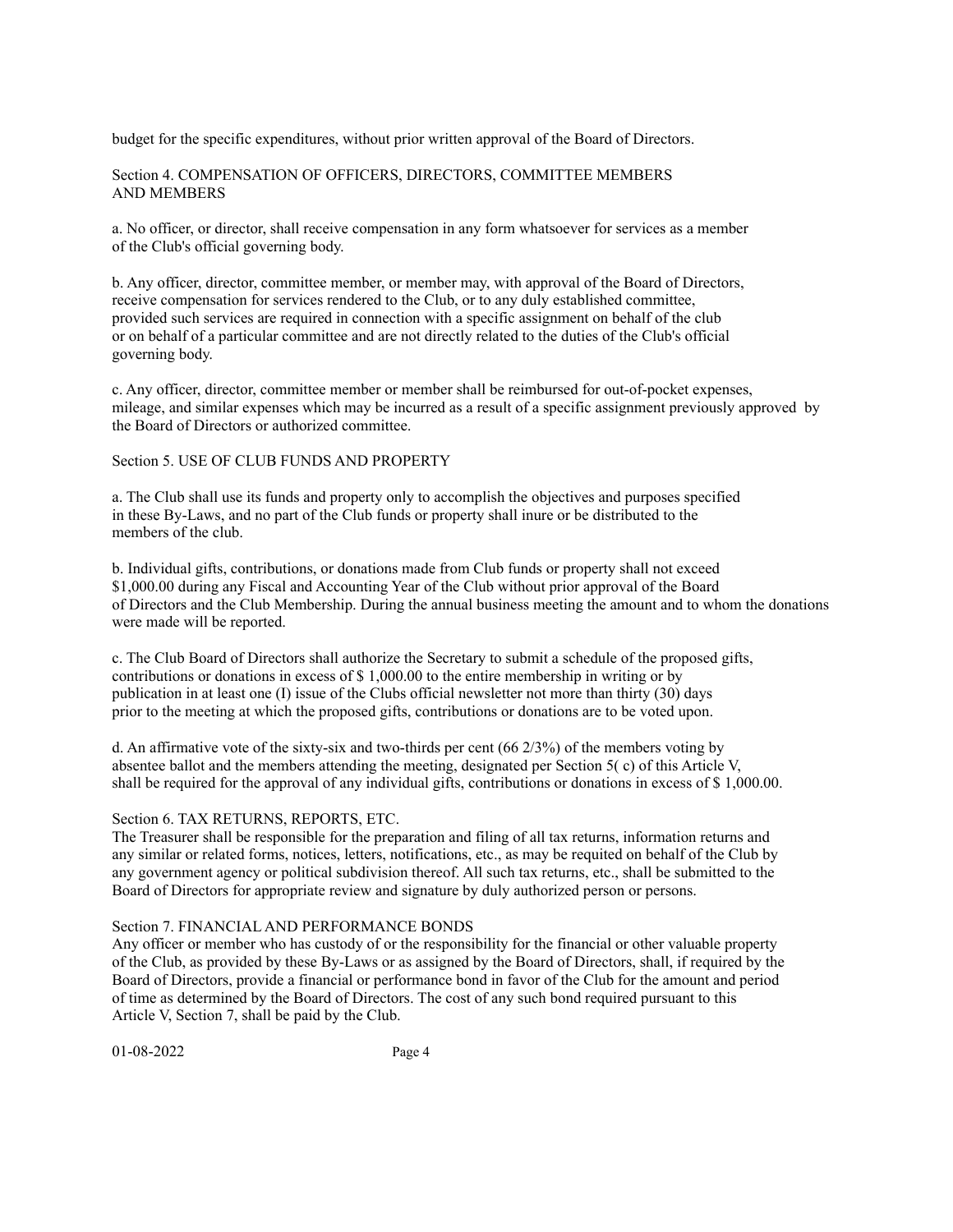## ARTICLE VI - OFFICERS & DIRECTORS

## Section I. CLUB OFFICERS AND DIRECTORS.

The officers of the Club shall be a President, First Vice President, Second Vice President, Secretary, Treasurer, Immediate Past President and Directors.

Section 2. NOMINATIONS

a. The President shall appoint a Nominating Committee.

b. The Chairperson of the Nominating Committee shall ask for nominations from the floor at the regular club meetings in September of each year and shall present a slate of candidates to the Club at the first meeting in October of each year.

c. The Chairperson of the Nominating Committee shall determine that each nominee for the particular Club office will accept the nomination after outlining the duties and responsibilities of the office for which the nomination is made.

Section 3. ELECTION AND TERM OF OFFICE

a. Election of Club Officers and Directors shall be held at the second regular Club meeting in October of every other year.

b. All Club Officers and Directors shall hold office for two years beginning January 1st.

c. All nominees for Club Officers and Directors may be elected by the vote of a simple majority of the members attending the meeting at which the election of officers is held.

d. If there is more than one nominee for an office, the nominee receiving the highest number of votes shall be elected.

Section 4. VACANCIES Vacancies occurring in any of the Club offices shall be filled by the Club Board of Directors.

Section 5. REMOVAL FROM OFFICE

a. Any officer or director may be removed from office by a two-thirds vote of the entire Club membership.

b. Notice of a meeting at which such action is to be taken shall be made in at least one (I) issue of the Club's official newsletter not more than thirty (30) days prior to the meeting and shall indicate intent to consider such removal from office.

Section 6. DUTIES OF OFFICERS & DIRECTORS

1. President

2. The President shall be the Chief Executive Officer of the Club and shall exercise general supervision and direction of the affairs of the Club subject to control of the Club Board of Directors. .

02-28-2022 Page 5

2. The President shall preside at all Club meetings and at all meetings of the Board of Directors and be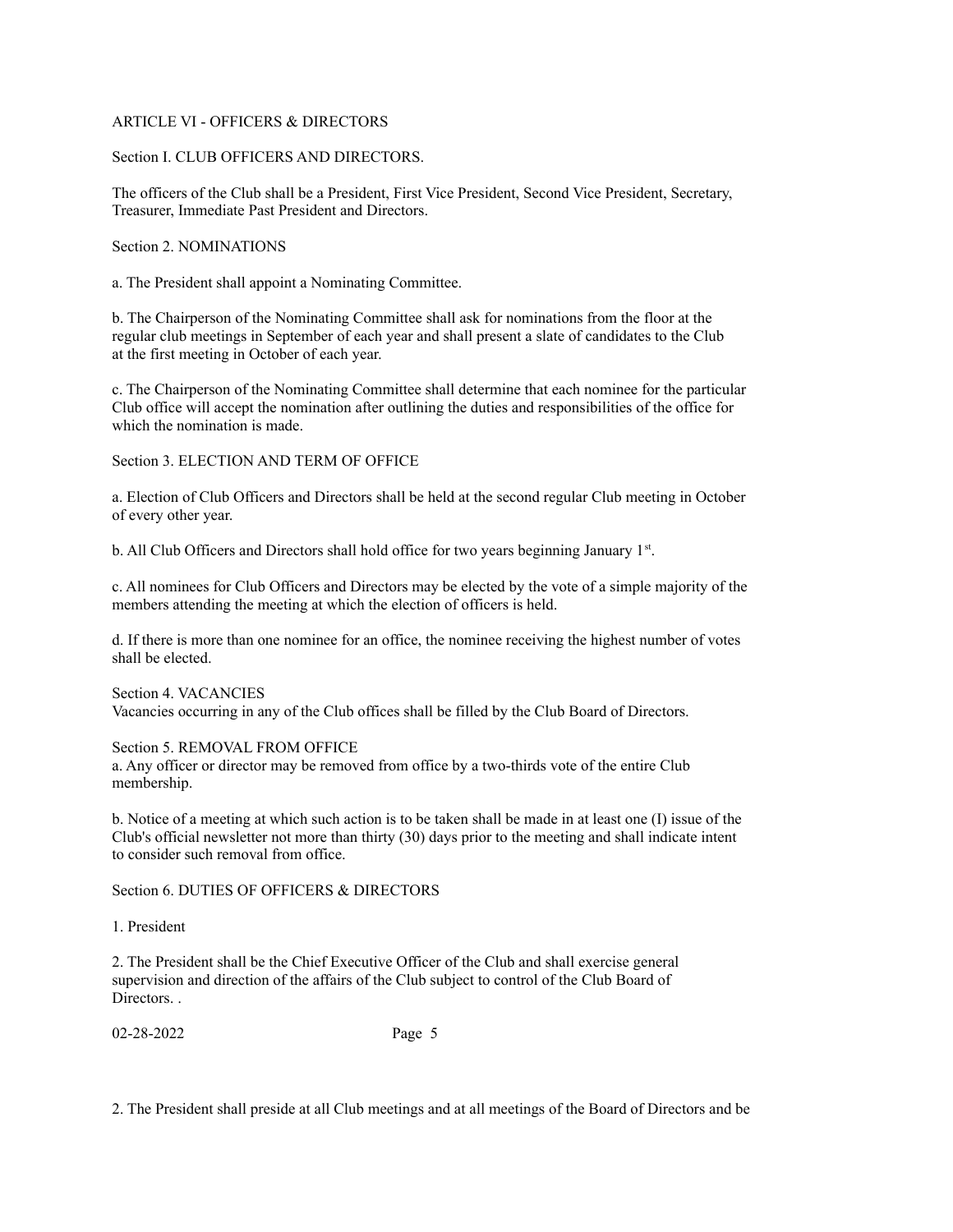responsible for requiring the Club Board to meet regularly and function properly.

3. The President shall be an ex-officio member of all standing and special committees.

4. The President shall enforce these By-Laws.

5. The President shall appoint a Committee Chairpersons and direct such Committee activities as assigned by these By-Laws and by the Board of Directors.

6. The President shall appoint members as required to represent the Club at the meetings of any Council, society, similar club or organization which the Club is associated for the Purposes as outlined in Article II of these By-Laws.

7. The President shall appoint the Chairperson and direct the activities of the Advancement of Photography, Nominating, and Visitation Committees, and such other special committees as may be assigned by the Board of Directors.

b. First Vice President

I. The First Vice President shall act in the absence or disability of the President and shall perform such other duties as assigned by the President or the Board of Directors.

2. The First Vice President shall be responsible for directing the activities of the Program and Education Committee and the Membership and Hospitality Committee.

c. Second Vice President

I. The Second Vice President shall act in the absence or disability of the First Vice President and President and shall be responsible for directing perform such other duties as assigned by the President of the Board of Directors.

2. The Second Vice President shall be responsible for directing the activities of the Color Slide Competition, Print Competition and Exhibition Committees.

3. The Second Vice President shall be responsible for planning, arranging the rules, regulations, terms and conditions for periodic competitions between Club members, subject to the approval of the Board of Directors.

4. The Second Vice President shall be responsible for planning and arranging inter-club competitions, appropriate for further Club Purposes, as outlined in Article II of these By-Laws.

5. The Second Vice President shall be responsible for planning and arranging an annual competition, Color Slides and Prints receiving award and honor credits during the periodic Club competitions held during the preceding Club year.

e. Secretary

I. The Secretary shall be responsible for conducting the general correspondence relating to the business, other than financial, of the Club, and shall perform such other duties as assigned by these By-Laws and by the President or the Board of Directors.

2. The Secretary shall maintain complete minutes of all meetings of the Club and of the Board of Directors.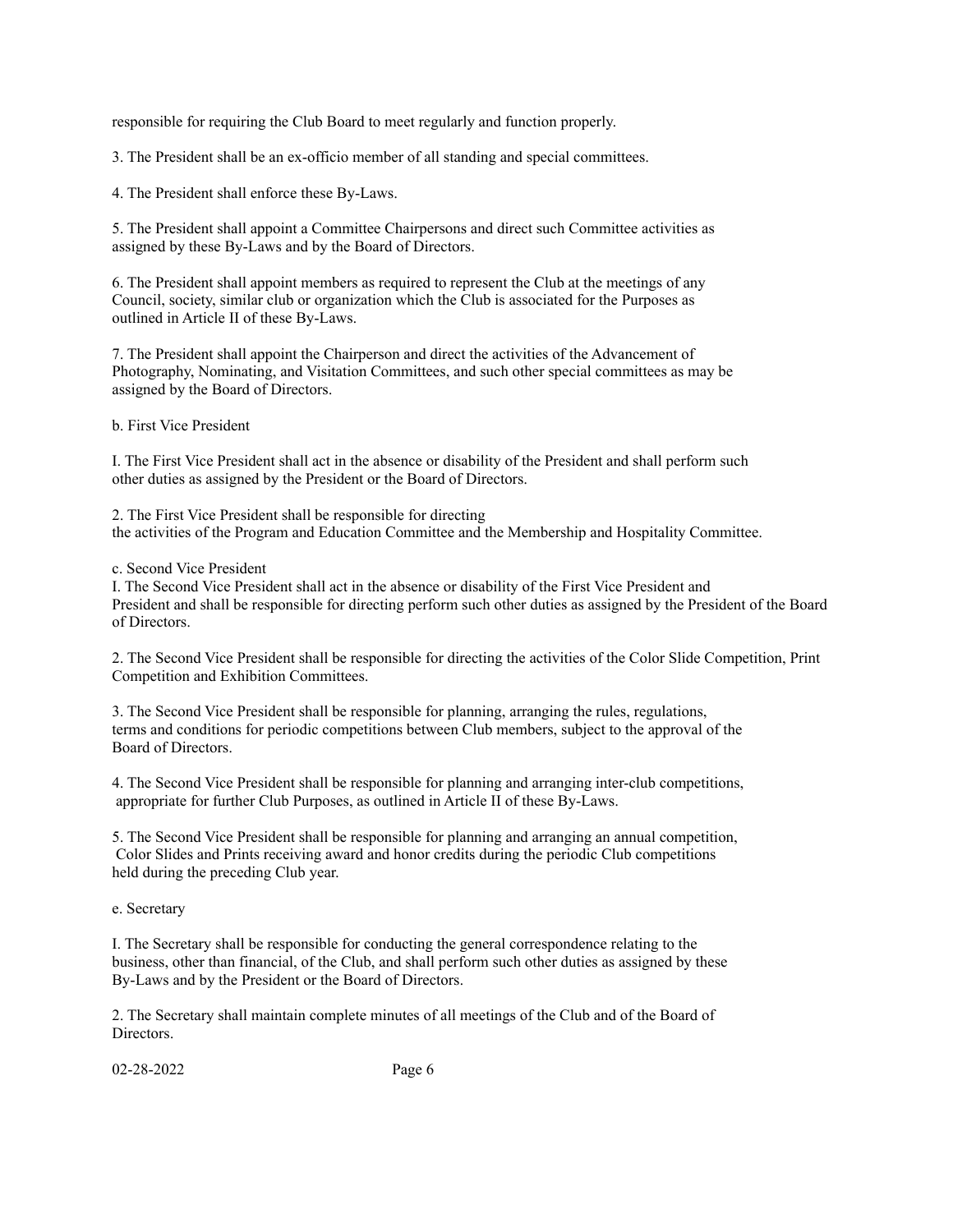3. The Secretary shall maintain a complete roster of all members.

4. The Secretary shall be responsible for distribution of the Club's By-Laws, Rules and Regulations, Competition Rules and Procedures, and other pertinent information, including any changes in the foregoing, as may be necessary to keep all members fully informed.

5. The Secretary may appoint a member or members, as required or as deemed necessary, to assist in the performance of the official duties and responsibilities of the office.

6. The Secretary shall be responsible for issuing written meeting notices to all members as appropriate or as required by these By-Laws

7. The Secretary shall turn over all Club records, correspondence, etc., to the successor, effective January 1, or when the successor is elected and qualified.

## F. Treasurer

The Treasurer shall have charge of all moneys, bank accounts and financial instruments of the Club and shall perform all the usual duties required by these By-Laws or as designated by the President or the Board of Directors.

2. The Treasurer shall maintain, in the name of the Club, bank accounts as required for the conduct of official Club business, or the business of any duly authorized committee, in banks or bank designated by the Board of Directors. All funds collected shall be deposited in such accounts and all disbursements shall be made from such accounts and charged to the proper fund.

3. The Treasurer shall make disbursements only as approved by the Board of Directors, or as approved by a simple majority of any committee duly authorized by the Board of Directors to conduct business in the name of the Club, or as otherwise required by these By-Laws. All disbursements shall be supported by vouchers approved by a member of any Committee duly authorized by the board of Directors to conduct business in the name of the Club, other than the Treasurer.

4. The Treasurer shall maintain a complete record of all receipts, disbursements and Club Property and shall submit an annual report, in writing, to the Board of Directors. Interim reports shall be submitted at regular meetings of the Board of Directors or Committees as required. Such annual and interim reports shall, on request, be made available to any member in good standing, subject to approval of the Board of Directors.

5. The Treasurer shall present, orally, an annual financial report to the membership at the annual Business Meeting of the Club.

6. The Treasurer shall invest and manage the funds and securities of the Club within policies established by the Board of Directors.

7. The Treasurer shall turn over all moneys, records, files and any other Club or Committee property to the successor, effective January I of each year, or when the successor is elected and qualified.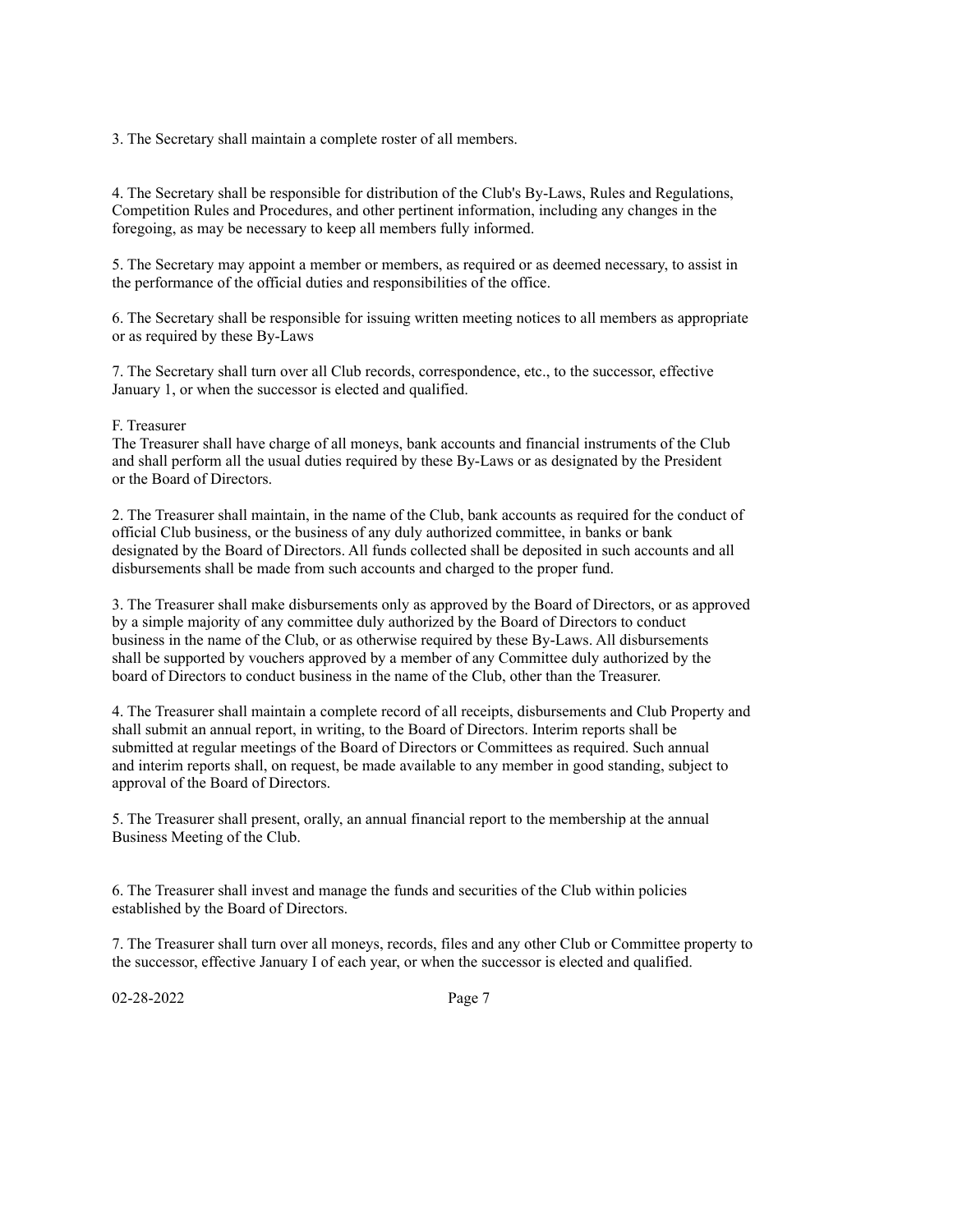8. The Treasurer shall provide a financial or performance bond in favor of the Club, if required by the Board of Directors pursuant to Article V, Section 7, of these By-Laws.

9. The Treasurer shall prepare a budget to be submitted to the Board of Directors for approval at the regular January meeting of each new fiscal year.

g. Immediate Past President

I. The Immediate Past President shall perform such duties as assigned by these By-Laws or as may be assigned by the President or the Board of Directors.

Committees.

h. Directors

I. The Directors shall perform such duties as assigned by these By-Laws or as may be assigned by the President or Board of Directors.

## ARTICLE VII - BOARD OF DIRECTORS

Section 1. GOVERNING BOARD

a. The Club Board of Directors shall be the governing board of the Club and shall establish policy and procedures and administer all affairs and activities of the Club.

b. The Club Board of Directors shall consist of two (2) directors and all elected officers: President, First Vice President, Second Vice President, Secretary, Treasurer, and Immediate Past President.

Section 2. BOARD MEETINGS

a. Four (4) members of the Club Board shall constitute a quorum for the transaction of all business which may properly be presented to the Board for action.

b. A simple majority of those present at any Club Board Meeting, with a quorum for the transaction of business, is necessary to carry a vote.

c. The President shall serve as Chairperson of the Club Board of Directors. In the President's absence, the First Vice President shall act as Chairperson. If both are absent, the Second Vice President shall preside.

d. The Club Board of Directors shall determine the frequency of its meetings as required for the proper conduct and administration of Club business and affairs.

ARTICLE VIII – COMMITTEES

Section I. STANDING COMMITTEES

The Chairperson of each Standing Committee shall be appointed annually as directed in these By Laws. Each committee shall consist of one or more members who shall serve until the following January 1, or until successors are appointed.

The President shall be an ex-officio member of all Standing Committees.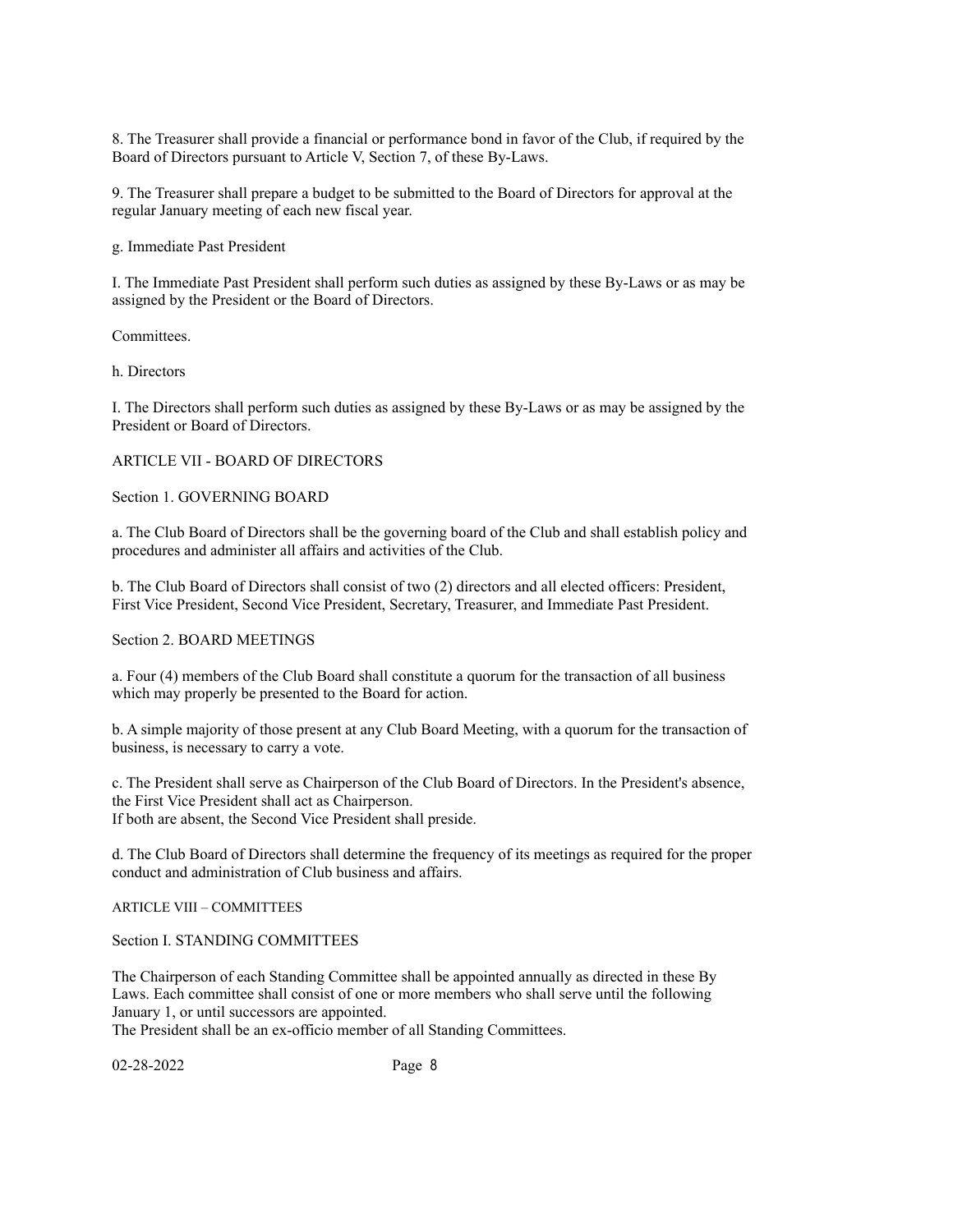#### Standing Committees shall be:

#### a. Advancement of Photography Committee

The Advancement of Photography Committee shall be responsible for recommending to the Club Board of Directors a program for contributions, support, and assistance to organizations, clubs, societies, and educational institutions in the promotion of photography.

#### b. Building Committee

The Building and Equipment Committee shall be responsible for all Club buildings, real estate, equipment and property of any type; including maintenance, custody, and use of all such property and equipment; remodeling and redecorating as may be deemed necessary, and the arranging of the proper insurance coverage for protection of the Club in the event of loss or damage for any reason.

#### c. Electronic and Print Competition Committee:

The Competition Committee shall be responsible for conducting the periodic electronic and print competitions at regular club meetings in coordination with Competition Chairperson and the Second Vice President.

#### d. Program and Educational Committee

The Program and Educational Committee shall be responsible for planning and arranging all Educational and instructional activities and programs for Club members as deemed necessary to further Club Purposes as outlined in Article II of these By-Laws.

## e. Exhibition Committee

The Exhibition Committee in coordination with the Electronic and Print Competition Chairpersons, shall be responsible for planning and arranging all public exhibitions of electronic And prints, programs, and similar affairs, as may be determined necessary for the Club Purposes Outlined in Article II of these By-Laws.

#### f. Membership and Hospitality Committee

The Membership and Hospitality Committee shall be responsible for promoting new members; for the review and outline of Club purposes and objectives to potential members; for assisting in the preparation of membership applications for submission to the Board of Directors; and for the greeting and introduction, as appropriate, of all new members and guests at any regular or special Club meeting or function.

## g. Nominating Committee

The Nominating Committee shall consist of three (3) members. This committee shall be responsible for nominating candidates for Club offices as outlined in Article VI, Section 3, of these By-Laws.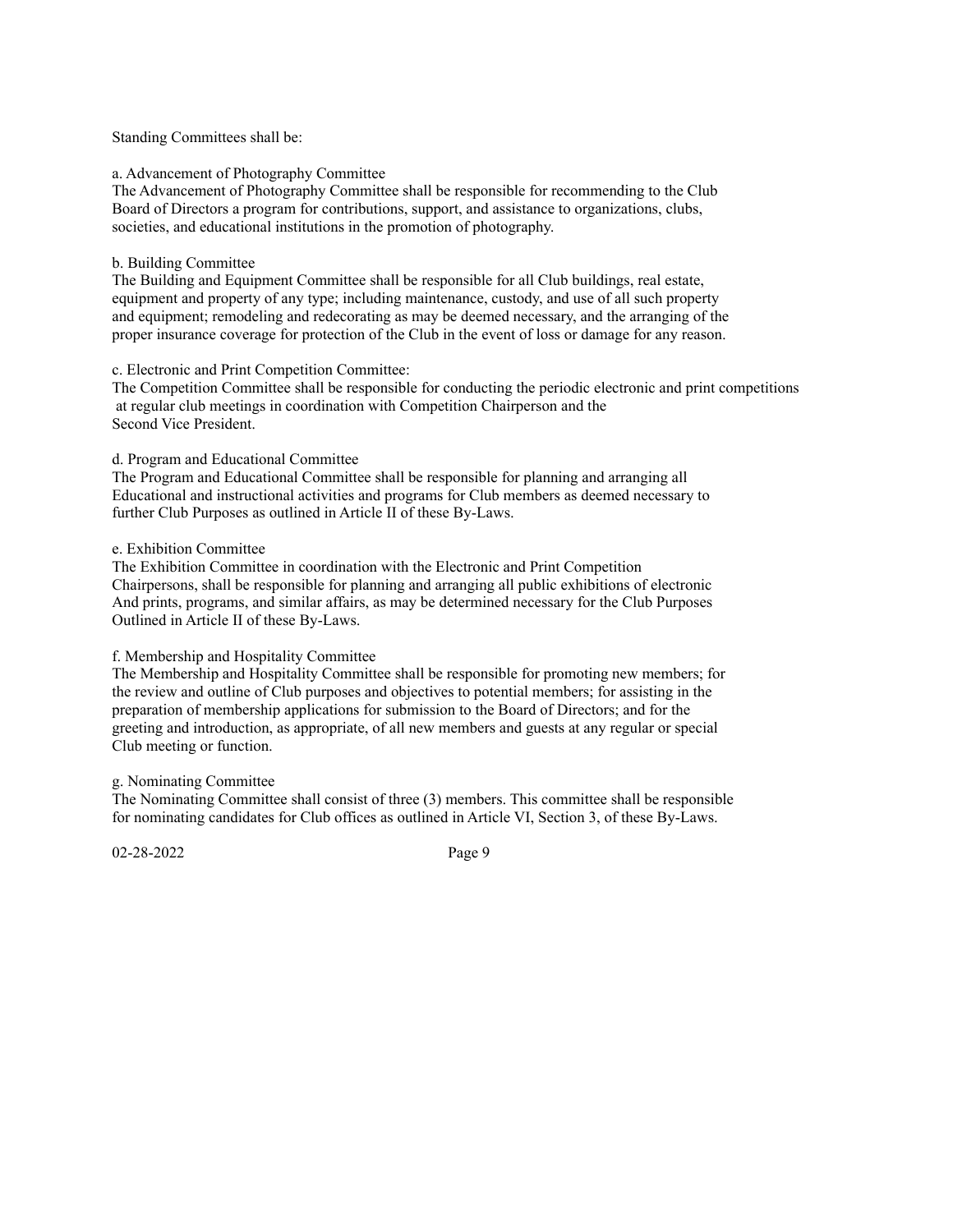i. Public Relations Committee

The Public Relations Committee shall be responsible for all Club Publicity.

#### j. Refreshment Committee

The Refreshments Committee shall be responsible for all catering, refreshment and similar requirements, as deemed necessary or appropriate for all regular or special club meetings.

## k. Visitation Committee

The visitation committee shall be responsible for notifying Club Officers and Members of the illness, etc., of any Member and for arranging the proper acknowledgment suitable and appropriate to the particular situation.

## Section 2. OTHER COMMITTEES

Other Committees may be appointed by the President or Board of Directors to accomplish the general purposes, or special projects of the Club. Each such committee shall serve until January 1 following appointment unless it is dissolved prior to that time.

Section 3. COMMITTEE MEETINGS Committee meetings shall be held upon notification by the Chairperson of each Committee and shall designate the time and place of the meetings.

Section 4. REMOVAL FROM COMMITTEES The Club Board of Directors shall have the power and authority to remove any committee chairperson or member for cause.

## ARTICLE IX – MEETINGS

## Section 1. REGULAR MEETINGS

a. Regular meetings of the Club membership shall be held twice monthly, except for the months of July and August, at the time and place designated by the Club President or Board of Directors. Any member can hold a meeting/training session in the building anytime there is not a conflict with another prior scheduled event .

b. The second meeting in February of each fiscal year shall be designated as the Club's Annual Business Meeting.

c. The date of any regular meeting of the Club may be changed by the President or Board of Directors.

## Section 2. SPECIAL MEETINGS

The Club President or two members of the Board of Directors may call a special meeting of the Board. A majority vote of the Board of Directors may call a special meeting of the Club.

Section 3. MEETING NOTICES

a. Notice of each regular Club meeting or changes in dates thereof shall be published by electronic communications